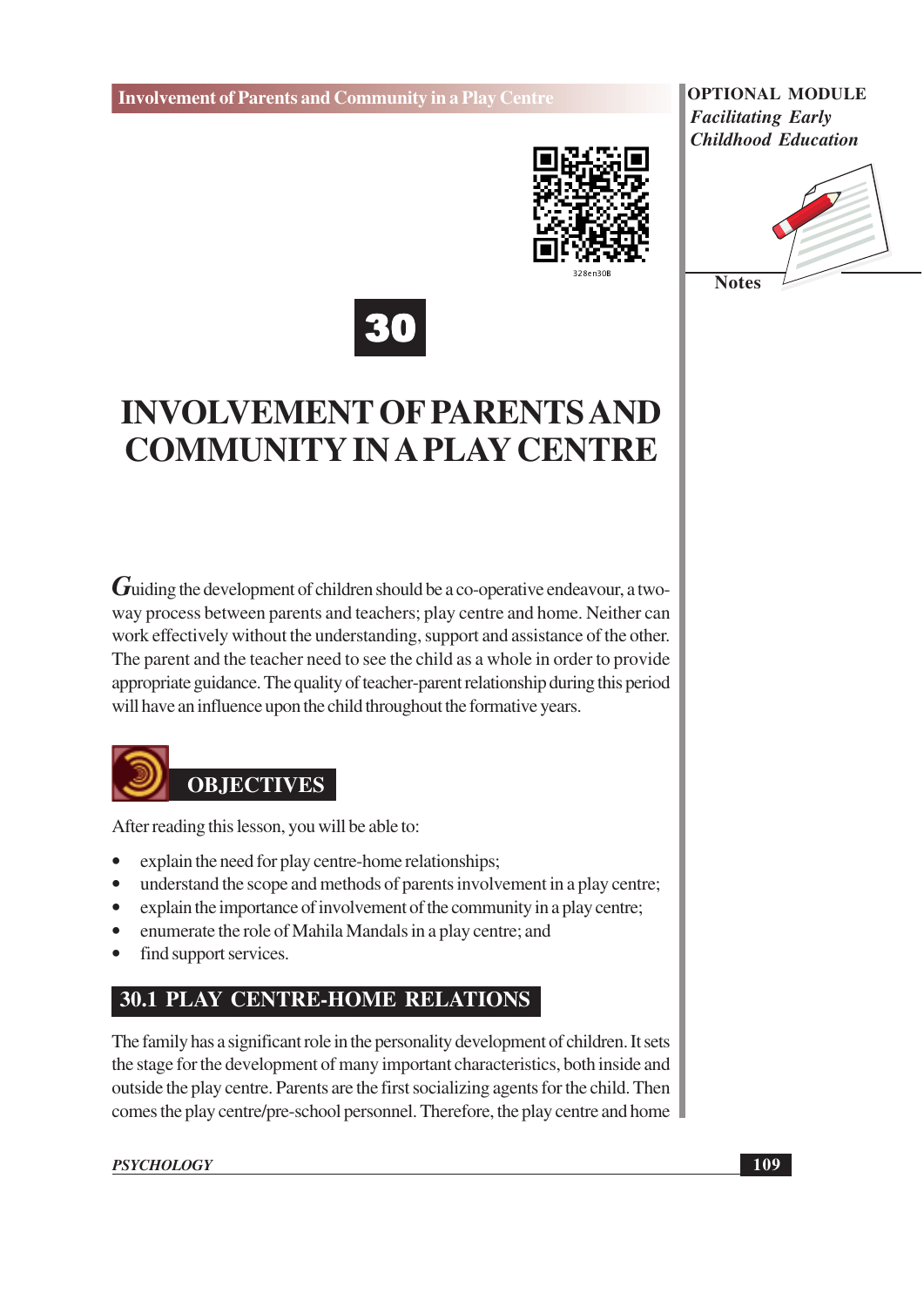

**Notes** 

need to work efficiently and co-operatively with proper understanding of each other. The teacher cannot understand the child's interests, needs and motivation without an intimate knowledge of his/her home. Only when the teacher works with the parents, can s/he create a healthy and favourable environment in the play centre.

### **30.2 IMPORTANCE**

The play centre-home relations help to create:

- a better understanding between parents and teachers assuming what children are like.
- a better understanding with regard to what a play centre is,
- opportunities for parents to meet other parents and learn from their experiences. and
- understanding of emerging techniques in child rearing and child training.

If these goals are achieved, the children will have a nourishing, rich and full life in the play centre and at home. The teacher is perhaps the best agent through whom new trends could be communicated to the parents.

### **30.3 HOW TO MAKE PLAY CENTRE-HOME RELATIONS EFFECTIVE**

In order to make the play centre-home relations effective, a teacher should:

- understand the needs, feelings and expectations of each parent,
- focus her attention on what the parents want to know,
- cater to the needs of the parents regarding their children and achieve good co-operation from them,
- respect the parents for what they are.
- be comfortable, free and friendly with the parents,
- be willing to learn from parents,
- convey the fact that the teacher is interested in the welfare of the child and seek co-operation of the parents to do his/her duty more efficiently,
- avoid being defensive and thus, putting the parents at ease,
- show willingness to accept parents' suggestions,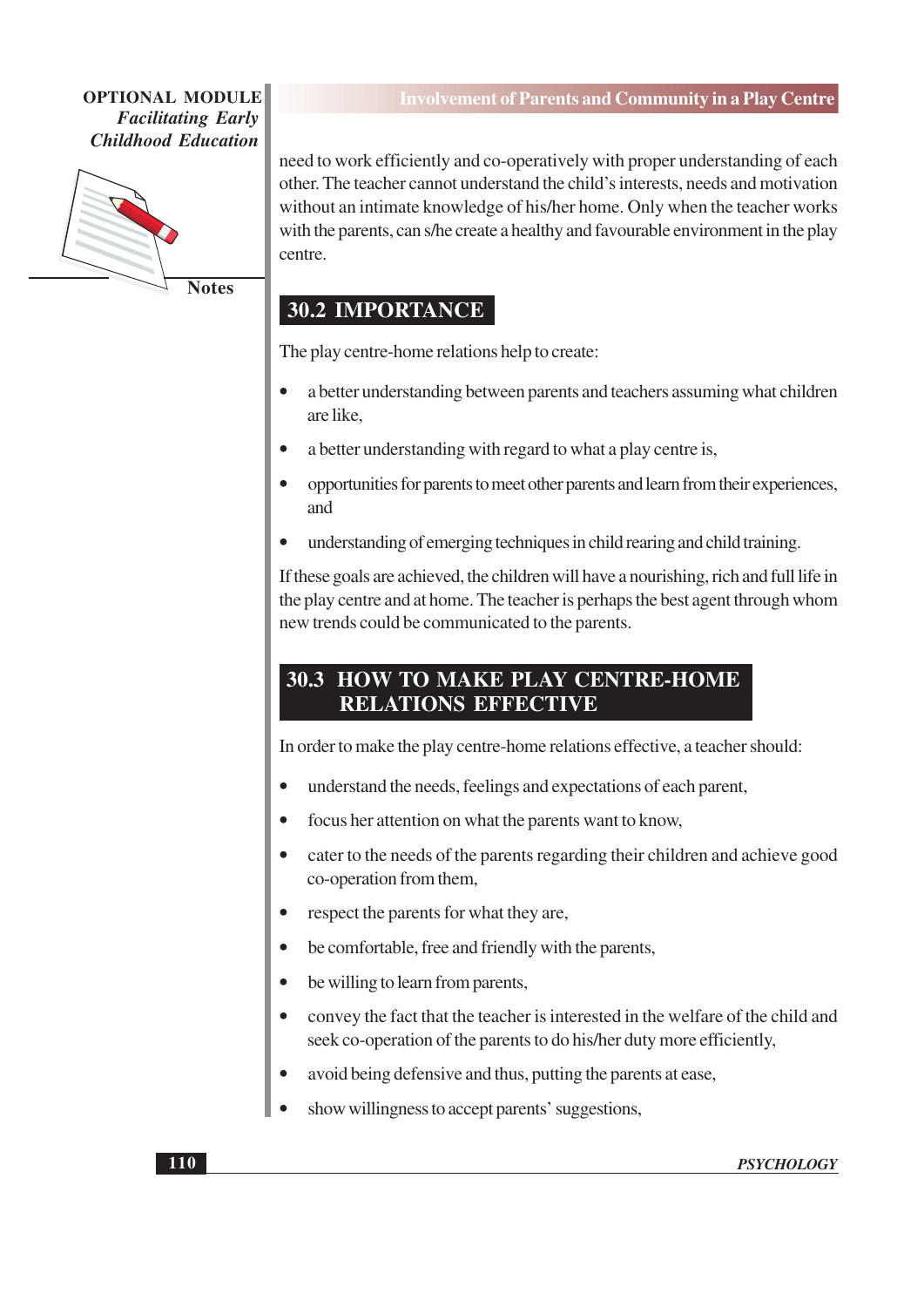- be a good listener and encourage the parents to communicate,
- avoid discussing about the child with the parents in child's presence,
- avoid drawing hasty conclusions and remarks,
- be positive and less critical of children,
- be impartial and not compare the child with other children, and
- avoid bossing and dominating the children.  $\bullet$

In order to maintain sound and effective play centre-home relations, the teacher must aim towards creating positive relationship with parents.

#### **Try it Yourself**

Find out from a nearby play centre/play school teacher the efforts made to establish rapport with parents.



- 1. Fill in the blanks:
	- children.
	- b) New trends in educational system are best carried to parents through.......................
	- children.
	-
- 2. Answer the following in one word:
	- (i) Name the first socializing agent for the child.
	- (ii) Who can best understand the child?
	- (iii) Who can make a child express his/her feelings and skills?
	- (iv) Who should you send out when you want to discuss about the child with parents?

# **30.4 PARENTAL INVOLVEMENT**

The care-giver/teacher in a play centre often acts as a second parent. The relationship of care-givers with parents must be strong and based on mutual respect

#### **PSYCHOLOGY**

#### **OPTIONAL MODULE Facilitating Early Childhood Education**



**111**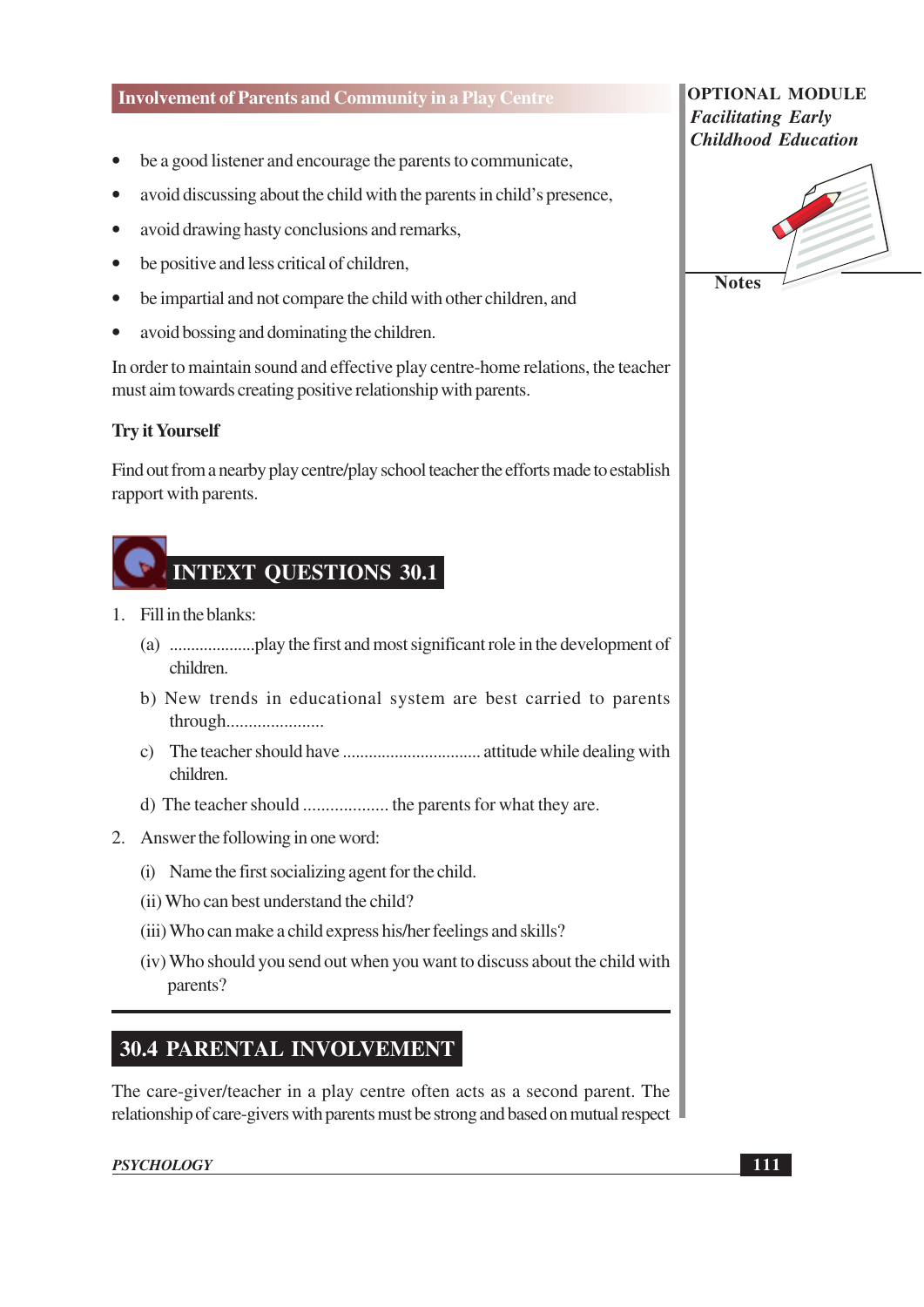

**Notes** 

and trust. The child brings parents and caregivers together towards a common interest

Play centres should be an extension of the home and supplement the home. Hence, programmes for parents constitute an important aspect of the play centre. However efficient they may be, play centres cannot stimulate optimum development of children unless they work in close collaboration with parents.

#### **Scope of Parental Involvement in a Play Centre**

Parental involvement is a process of actualising the participation of parents, of helping parents discover their strengths, potentialities and talents and of using them beneficially.

Parental involvement enables:

- 1. reduction of financial burden on play centre budgets by supplementing paid personnel,
- 2. teachers to conduct more meaningful and invidualized play activities through parental help, and
- 3. parents to learn and become better equipped to accomplish their role effectively.

# 30.5 PARENTAL INVOLVEMENT: METHODS

- a) Informal talk: The teacher meets the parents when they come to leave the children in play centre in the morning or fetch them back in the afternoon. Through informal talks with parents, mutual relationship is established.
- b) Parents' meeting: Regular parents' meetings become a means of learning for parents both informally and formally to know the play centres' goals, activities and evaluation. Lectures, demonstration, dialogues and aids like films, cassettes, books, models, exhibits and puppetry can be used to educate the parents.
- c) Social functions: Accompanying for picnic or field trip with the children provides an opportunity for parents to get to know teachers and perhaps form friendship, network and support. Many mothers might willingly come and lend a helping hand to the teacher in managing the children. It is first hand experience for them to know how to channelise the curiosity and creativity of children at various stages. Festivals and games at the play centre can be planned in such a way that both the children and parents enjoy themselves.
- d) Home visits: One of the most important ways of collecting the required information is through home visits. The teacher makes an appointment with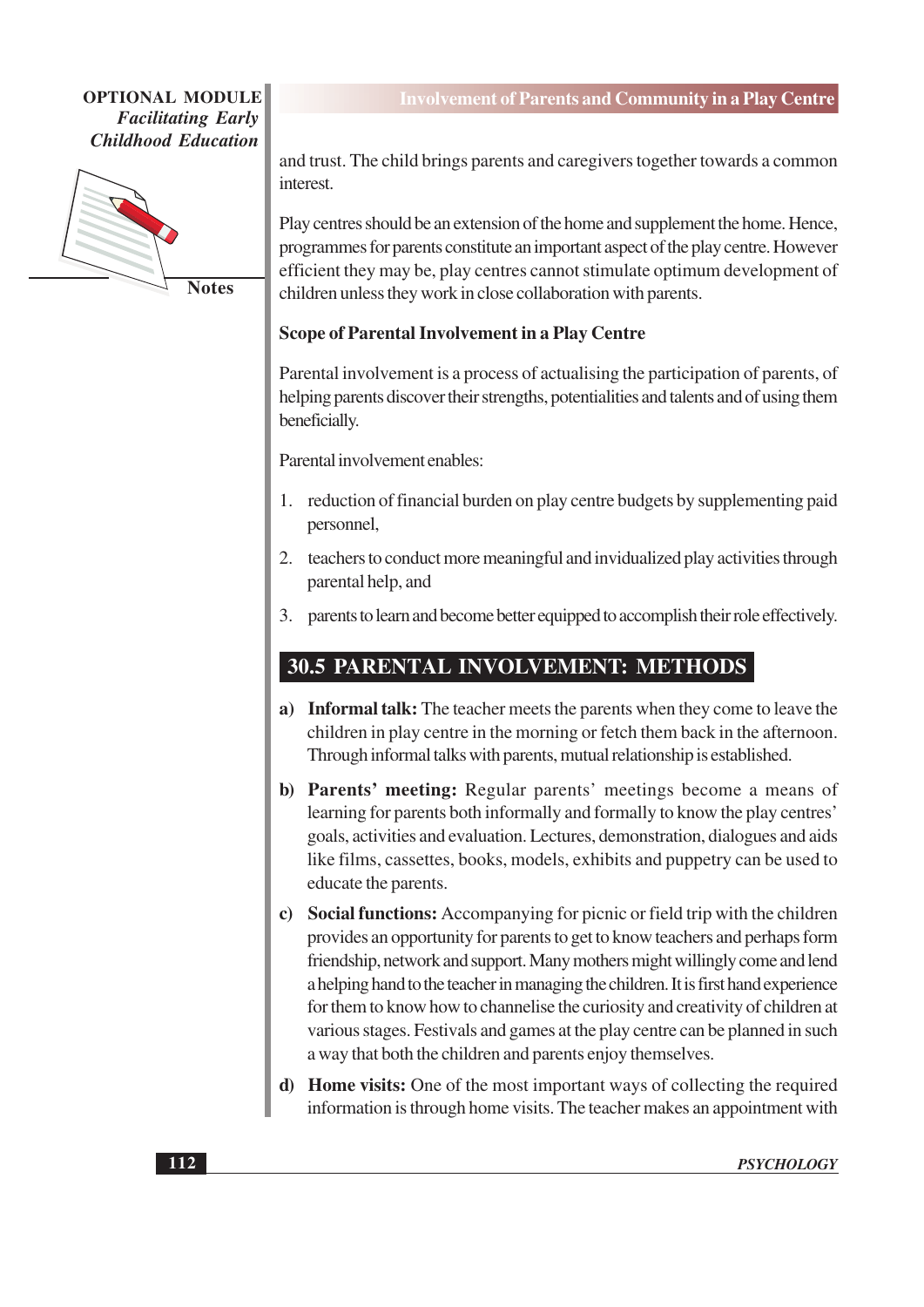the parents and informs them that she would visit them at home. The teacher observes the home set up and tries to help the child suitably.

- e) Parent education: Parents may meet together and gain knowledge and skills through educational classes conducted once a month or once in two months at the play centre. These meetings/classes can be organised on the themes which parents prefer. Immunisation, oral rehydration therapy, stories for children, and toys from waste materials might benefit the parents.
- f) Individual discussion: Some parents may not like to talk about the problems of their children in a meeting, but may freely express their difficulties individually to the teacher alone. Such parents, if given an opportunity to discuss with the teacher, can help the teacher to understand the child better. The individual dialogue or discussion can either be planned or casual.

Not all parents want to be involved in the same way. Sensitivity to the uniqueness of individual parents and their needs are essential to promote parental contributions. When parents are involved in making decisions they feel responsible and will have greater commitment to the play centre.

With the help of a group of co-operative parents, the teacher can chalk out the parents' programme for the whole year and entrust appropriate tasks to them. At the end of the year, the teacher should review and see which of the parents' programmes were successful and which of them failed. This process might ensure better planning for involvement of parents in future.

#### **Try it Yourself**

- 1. Meet four sets of parents and elicit from them the issues they would like to discuss at their child's play centre. Record your findings.
- 2. Visit any two households and converse with the parents to know in what ways they would like to involve themselves in a play-centre.

# **INTEXT QUESTIONS 30.2**

- 1. Fill in the blanks:
	-
	- b) The teacher cannot understand a child without an intimate..................... of his/her home.
	- life at home.

#### **OPTIONAL MODULE Facilitating Early Childhood Education**



**Notes** 

**PSYCHOLOGY**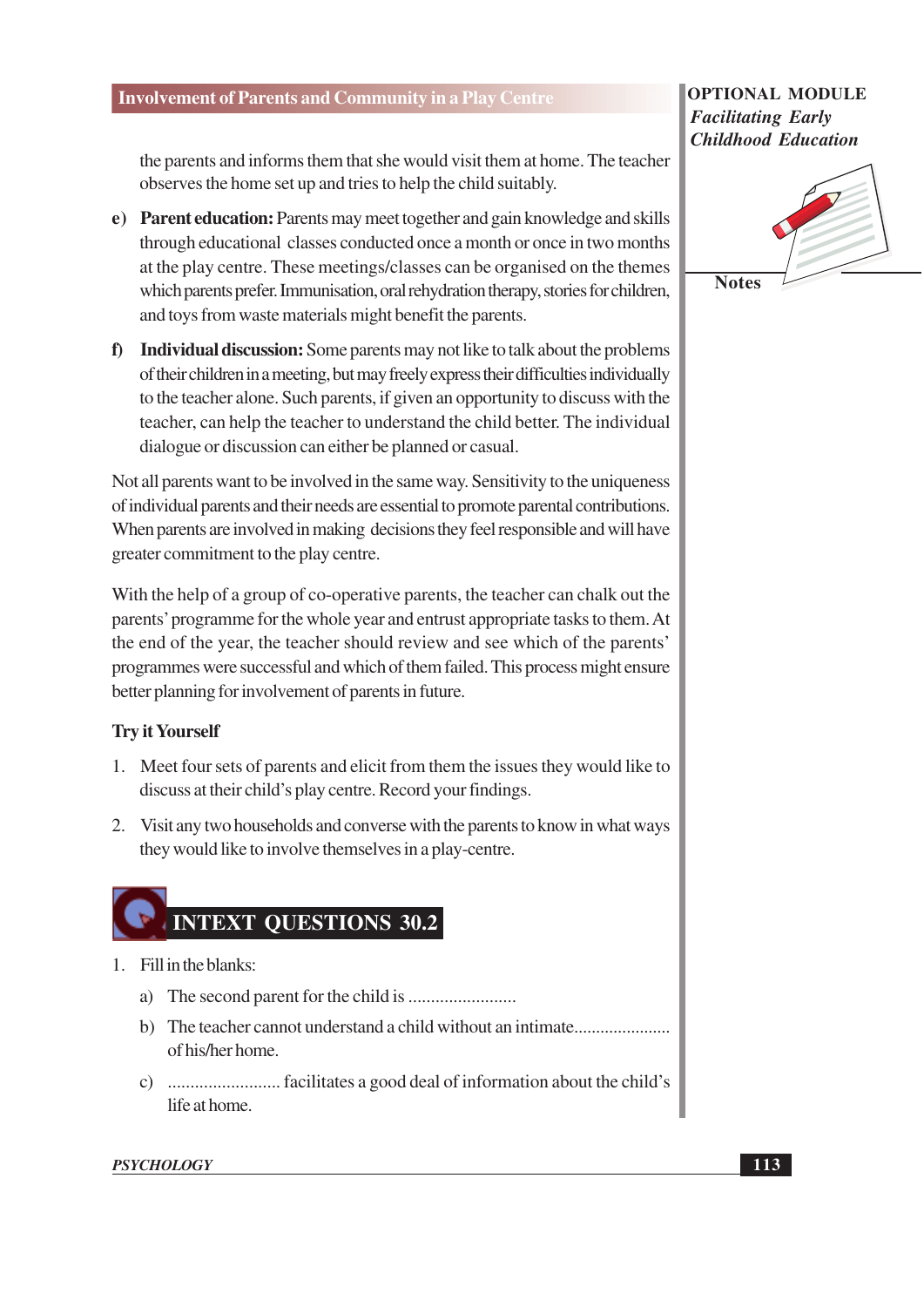

**Notes** 

- 
- e) For effective play center-home relations the teacher must
- 2. Name various methods of teacher parent-involvement.

# 30.6 COMMUNITY INVOLVEMENT

The community includes all the members in the families in the immediate neighbourhood, community workers and personnel working in various institutions. An understanding of the community to which the play centre caters is imperative on the part of the teacher. S/he should ask herself a few questions and discuss them with the families in the community.

- Are the children in the community healthy and well-nourished? What are the problems faced by them?
- What are the food habits of the families?
- What are their preferences? Do the mothers breast-feed their children? Do they discard the colostrum? When do they introduce semi-solid foods to the child? Do they eat green leafy vegetables and yellow fruits and give these to their children?
- Do the parents permit them to play?
- What kind of play facilities do the children have?
- Do they get their children immunized? If not, why?
- How do the families use preschool facilities?
- Is there a primary school in the community?
- How about the environmental sanitation in the community?
- What is the source of drinking water in the community? Is it safe? Does it lead to diarrhoea and other diseases?
- Are there any common diseases or epidemic in the area? What measures are taken to control them?
- Is there any developmental programme going on in the community?
- Who is the community leader and which are the associations functioning in a play centre?

If you look at the questions above once again you will realise that answers to these questions provides an understanding about the community which is so important for a teacher of play centre to have.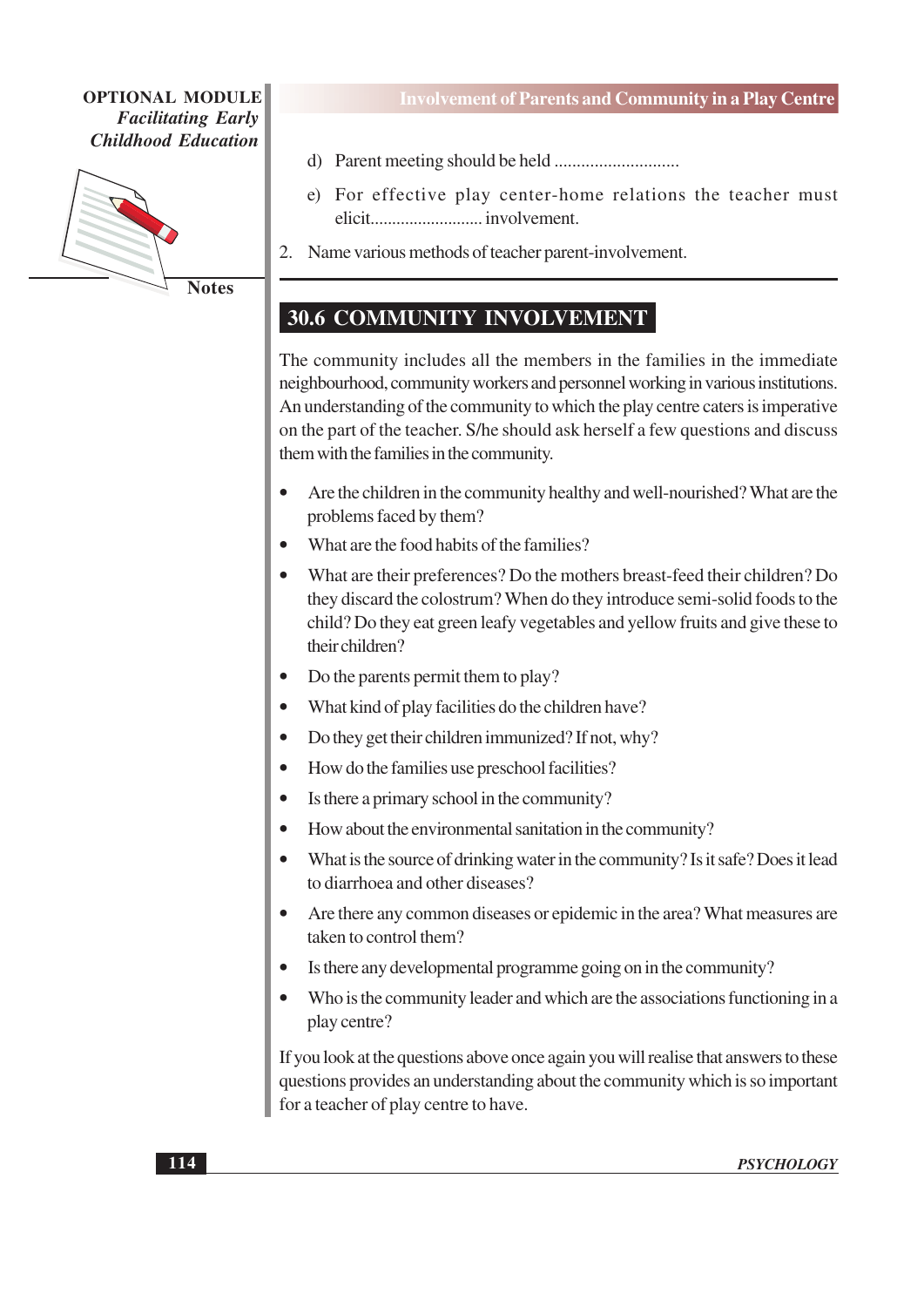#### **Try it Yourself**

Visit a community which has a preschool and use the checklist drawn to find out its characteristics and resources. Record it in your record book.

## **30.7 OTHER MEMBERS OF THE COMMUNITY**

Members of the community, mothers, older girls and boys may be involved in various aspects of running the play centre as listed below:

- Maintaining the play centre clean and safe.  $\bullet$
- $\bullet$ Developing a garden at the play centre.
- Ensuring safe drinking water supply for the play centre.
- Cooking and serving nutritious food.
- Gathering mothers and others for meetings and education classes.
- Involvement in the play centre through teaching songs, games, stories and dramatization etc.
- Organizing festivals at the play centre.
- Eliciting community's help in equipping the play centre adequately (e.g. fencing the play area).
- Assisting the teacher in any of her activities.
- Help in maintaining play equipment of the centre.  $\bullet$

In fact, the members of the community can be involved in every activity of the play centre.

# **30.8 COMMUNITY CONTRIBUTIONS**

The community may also be involved in contributing resources to the play centre as given below:

- a) Supply of food materials, like grains and pulses. These may be procured at the time of harvesting.
- b) Local vegetables, especially green leafy and yellow vegetables.
- c) Local fruits.
- d) Equipment for play centre like old tyres, wooden beams etc.
- e) Waste material from household or from artisans e.g., empty plastic boxes, cartons, beads, old toys, pieces of cloth, wool, old newspapers, magazines, pieces of wood, potter's clay and so on.

#### **PSYCHOLOGY**

#### **OPTIONAL MODULE Facilitating Early Childhood Education**

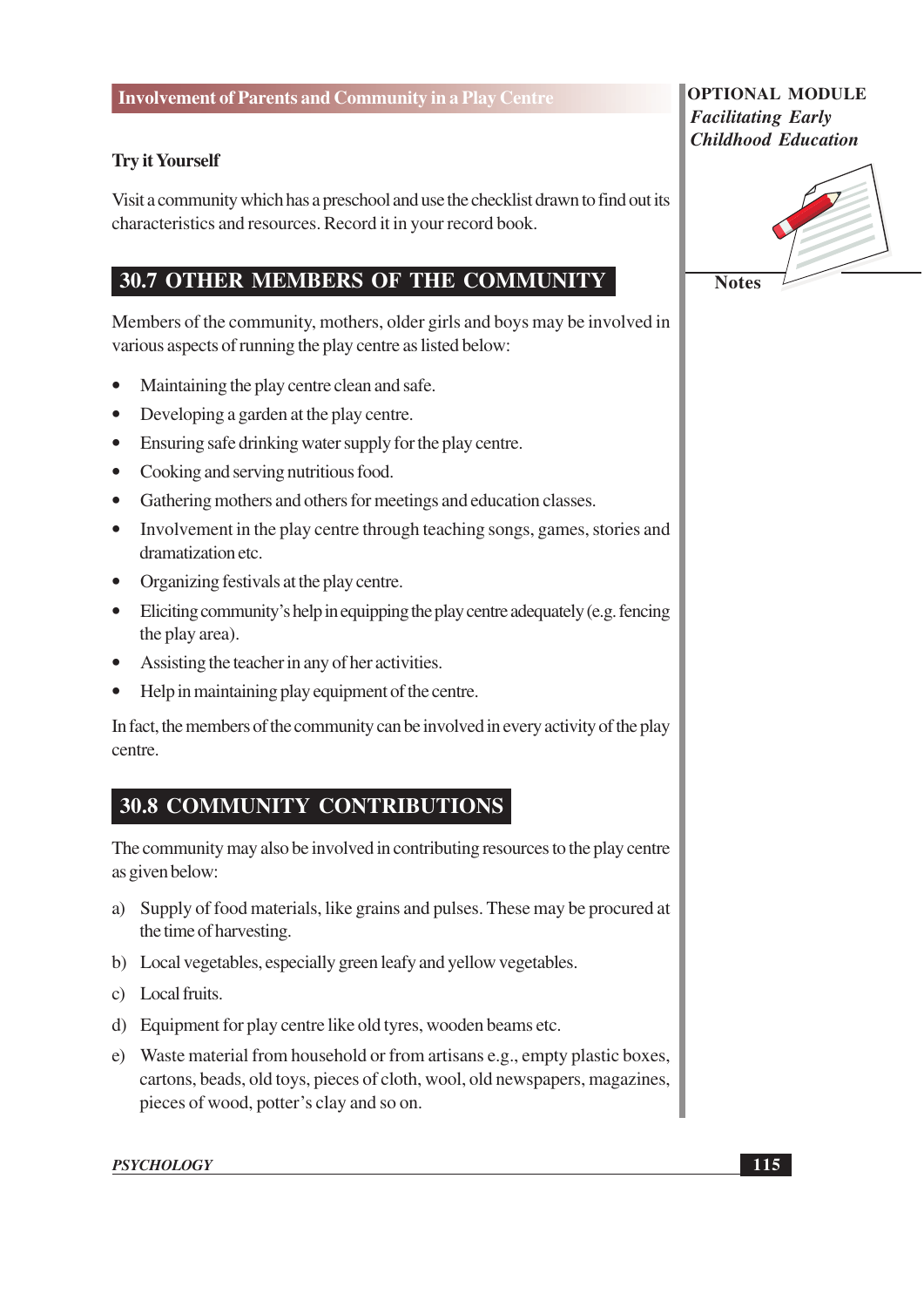

**Notes** 

Cash donations: Remember to keep a record of any cash received as well as  $f$ its use carefully.

Community involvement can be assessed in terms of active involvement of individuals, local leaders, institutions and organisations in providing support for establishing and running a play centre. The local community's involvement will be a function of the contribution made by them in the form of land, building, food, fuel, labour, material and cash for the establishment of the play centre.

The progressive involvement of the community would be reflected in increased mobilization and utilization of local resources, enhanced contribution and participation by the individuals and beneficiaries.

## 30.9 ROLE OF MAHILA MANDALS IN RUNNING A **PLAY CENTRE**

Mahila Mandals are registered local women organisations. They can play vital role in running a play centre by:

- Enthusing parents to support play centre; motivating them to enroll their children; collecting aids and play materials for the play centre.
- Holding meetings regularly.
- Creating awareness in their community regarding the importance of a play centre for young children.
- Promoting community participation for the successful running of a play centre.

# **30.10 SUPPORT SERVICES**

An important factor in organising a play centre is social support. The term support services refer to the nature and extent of the social networks to which a person has access. Anyone who has extensive social support has several people to depend on for encouragement, advice and help.

The organisations that help in establishing a play centre are:

- Central Social Welfare Board, New Delhi.
- Indian Council for Child Welfare, New Delhi.
- Directorates of Social Welfare in different states.

These organizations sponsor play centres/ creches/ preschools for the needy groups of children.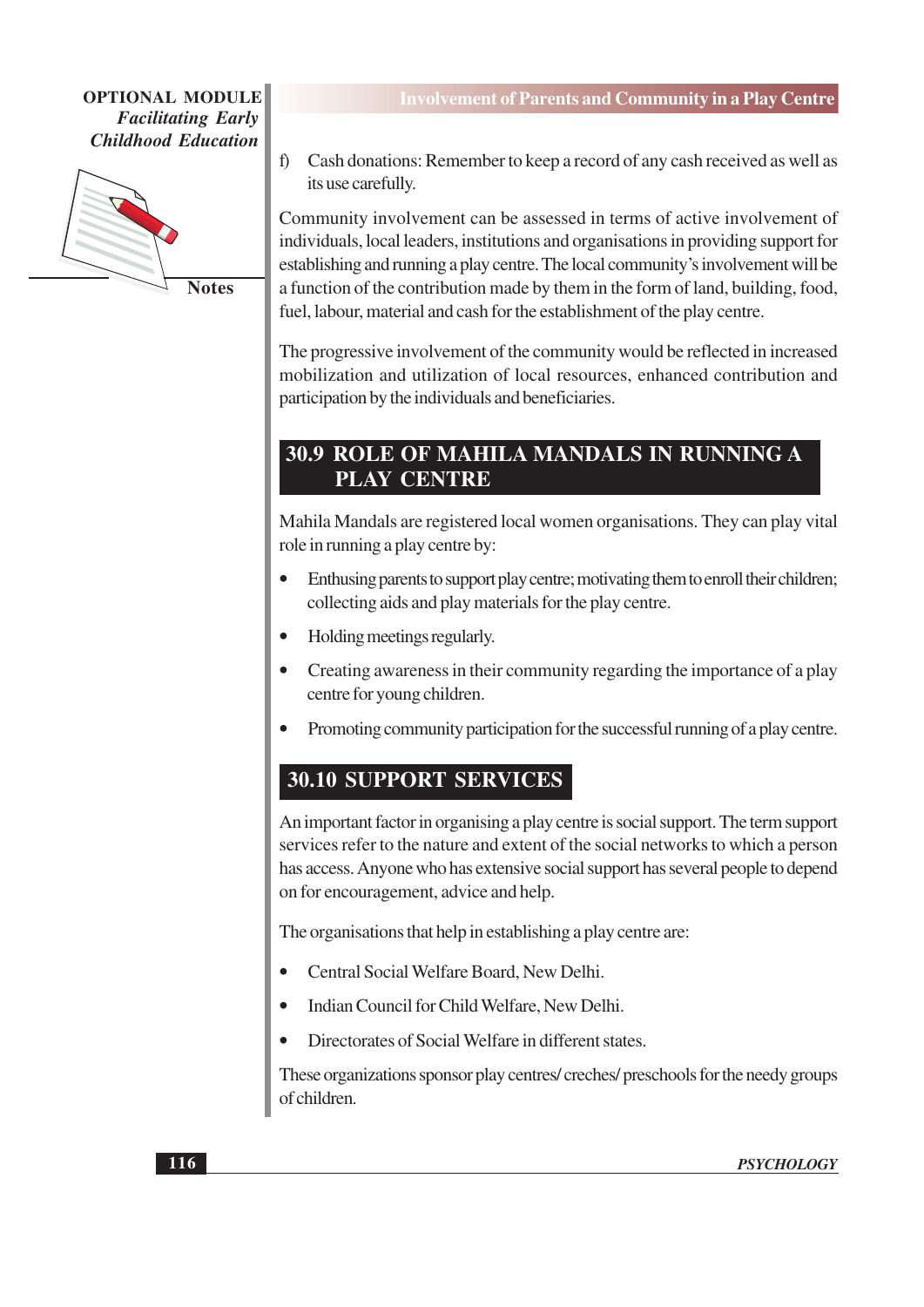

- 1. Fill in the blanks:
	-
	- local resources.
	- community during harvesting.
	-
- 2. State True or False:
	- a) Social support is not an important protective factor in organizing a play centre. True/False
	- b) Mahila Mandals can be very effective in promoting community participation. True/False
	- c) Developing garden at the play centre can be totally an effort of the **True/False** community.
	- d) Old tyres, wooden beams can be provided to the play centre by the True/False community.



**OPTIONAL MODULE Facilitating Early Childhood Education** 



**Notes** 

**PSYCHOLOGY**